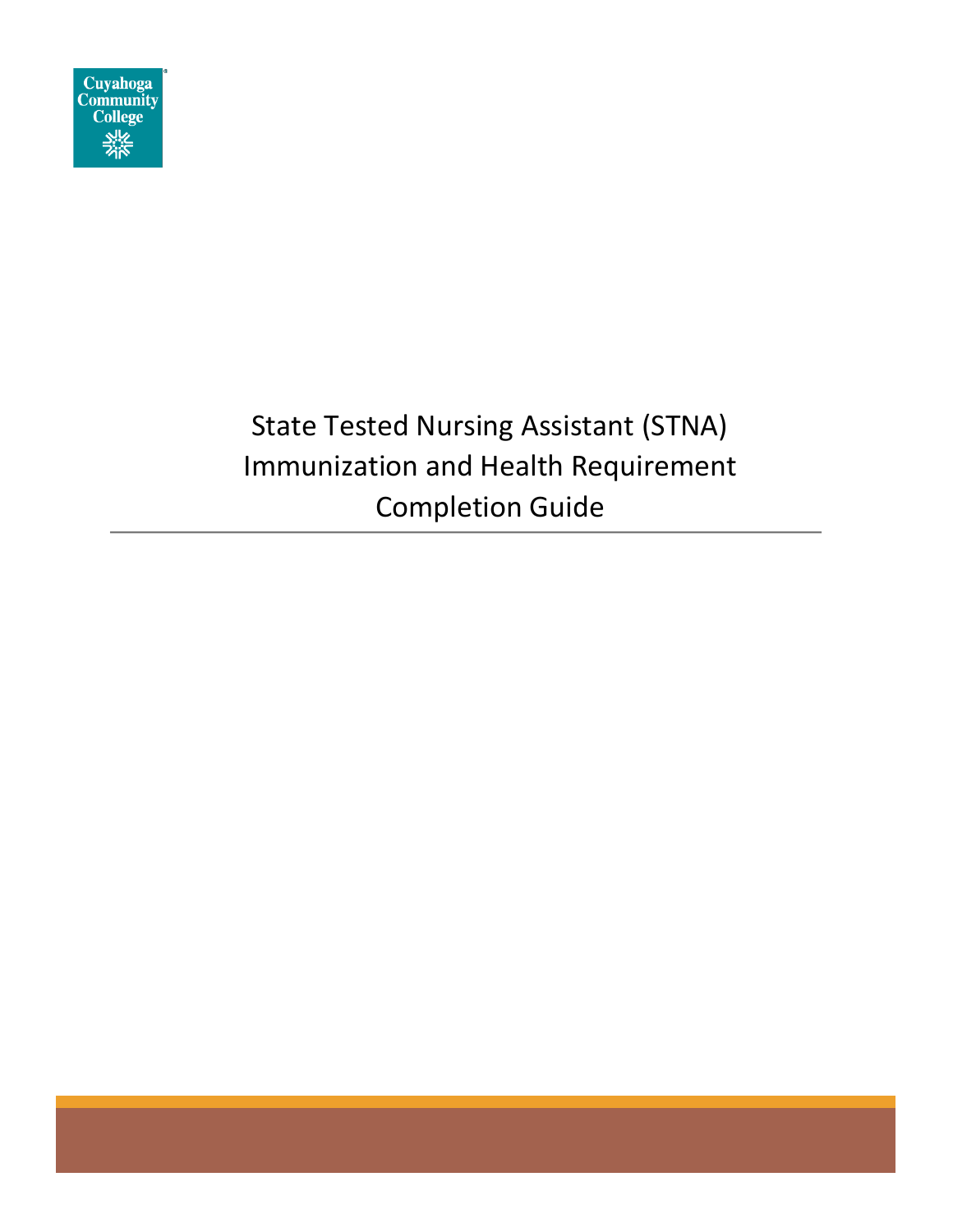#### State Tested Nursing Assistant (STNA) Immunization and Health Requirement Completion Guide

## **OVERVIEW**

The completion guide is designed to assist the **State Tested Nursing Assistant** student fulfill the necessary health and immunization requirements throughout their program.

Once you [have obtained the required immunizations, your documents must be uploaded to](#page-2-0) **American [Databank -](#page-2-0) Complio**.Do not attempt [to create an account or upload documents until you have received](#page-2-0)  [your program specific](#page-2-0) code from your Program [Coordinator.](#page-2-0)

**Medically documented evidence** – Please be aware that many requirements mandate "Medically documented evidence." This is defined as follows: Electronic Records (ex. MyChart) or document/printout on medical provider/facility letterhead. All other documents must be signed and/or stamped by a healthcare provider that includes the provider's name and contact information as well as the student's name, date of birth and date of service.

## **TB TEST (TUBERCULOSIS TESTING)**

• **A two-step (Double Mantoux) is required** initially (within the past twelve months of admission into a health career program). Obtain test 1, return 48-72 hours to have test read. Obtain test 2 one to three weeks after test 1 is administered, return 48-72 hours to have test read. Your healthcare provider must document dates, results and enter provider information**. If positive due to latent tuberculosis, obtain a chest x-ray.**

### **OR**

- **\*IGRA Blood Test - i.e. QuantifFERON Gold or T-Spot** (you may choose this option annually in lieu of the skin tests listed above.) Your healthcare provider must document results, date and enter provider information.
	- o **Please Note:** In subsequent years if a student elects to switch to the skin test option, a two-step will be required, followed by annualone-steps.

# **If positive due to latent tuberculosis, the student MUST obtain a chest x-ray.**